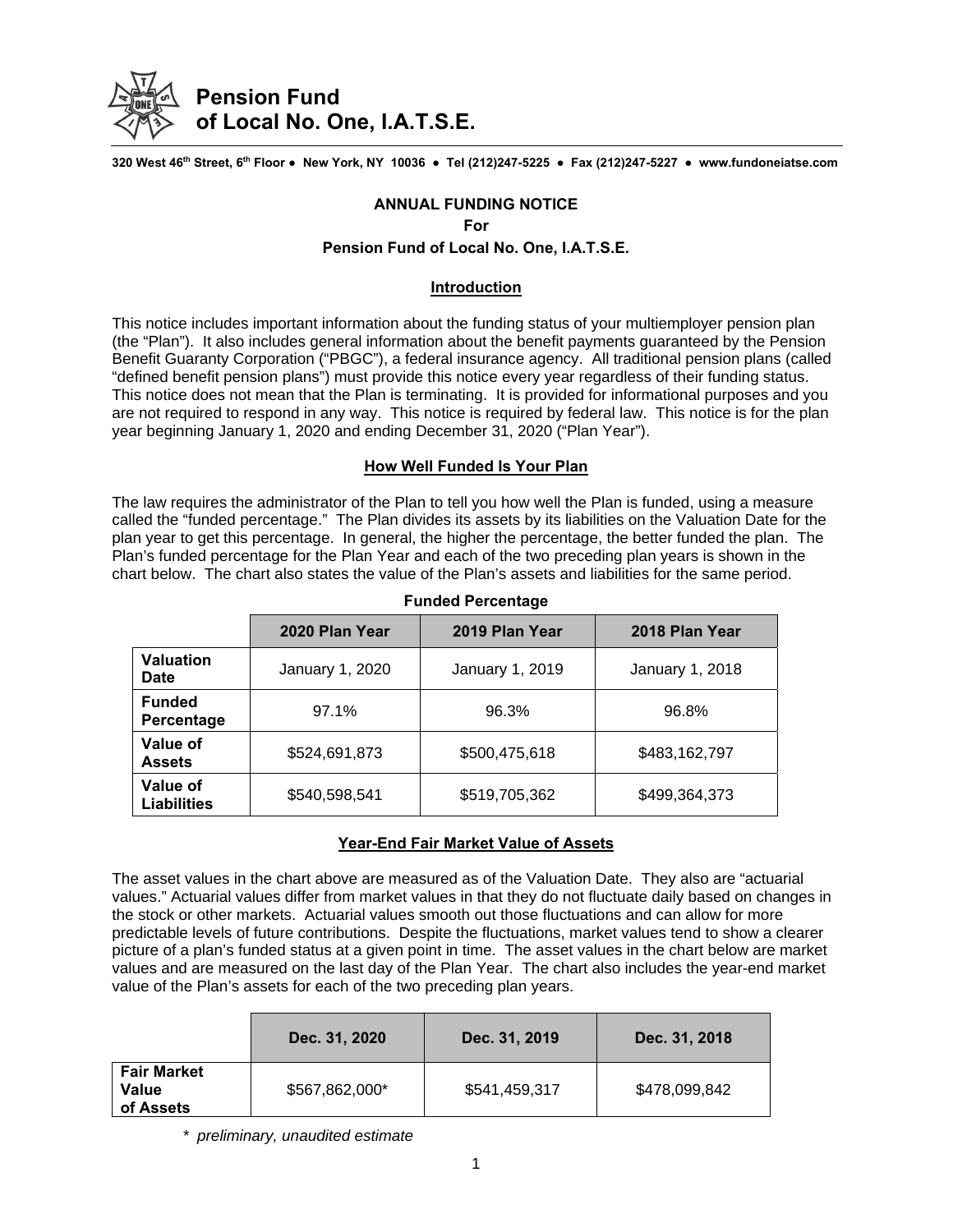# **Endangered, Critical, or Critical and Declining Status**

Under federal pension law, a plan generally is in "endangered" status if its funded percentage is less than 80 percent. A plan is in "critical" status if the funded percentage is less than 65 percent (other factors may also apply). A plan is in "critical and declining" status if it is in critical status and is projected to become insolvent (run out of money to pay benefits) within 15 years (or within 20 years if a special rule applies). If a pension plan enters endangered status, the trustees of the plan are required to adopt a funding improvement plan. Similarly, if a pension plan enters critical status or critical and declining status, the trustees of the plan are required to adopt a rehabilitation plan. Funding improvement and rehabilitation plans establish steps and benchmarks for pension plans to improve their funding status over a specified period of time. The plan sponsor of a plan in critical and declining status may apply for approval to amend the plan to reduce current and future payment obligations to participants and beneficiaries.

### **The Plan was not in endangered, critical, or critical and declining status in the Plan Year.**

If the Plan is in endangered, critical, or critical and declining status for the plan year ending December 31, 2021, separate notification of that status has or will be provided.

### **Participant Information**

The total number of participants and beneficiaries covered by the Plan on the valuation date was 4,216. Of this number, 2,460 were current employees, 1,204 were retired and receiving benefits, and 552 were retired or no longer working for the employer and have a right to future benefits.

### **Funding & Investment Policies**

Every pension plan must have a procedure to establish a funding policy for plan objectives. A funding policy relates to how much money is needed to pay promised benefits. The Plan is funded by contributions made by employers pursuant to collective bargaining or other written agreements. Once money is contributed to the Plan, the money is invested by plan officials called fiduciaries, who make specific investments in accordance with the Plan's investment policy.

Pension plans also have investment policies. These generally are written guidelines or general instructions for making investment management decisions. The Plan's Investment Policy Statement ("IPS") is a written document which the Board of Trustees (the "Trustees") have adopted to establish a framework for investing the assets in a manner consistent with the fiduciary standards of the Employee Retirement Income Security Act of 1974, as amended (a federal law known as "ERISA"). The IPS provides that the Trustees have the responsibility to prudently guide the Plan's investment program, establishing its investment policies and a suitable asset allocation, and to invest the assets in a manner consistent with the Plan's investment objectives, asset allocation policy, tolerance for risk, appropriate portfolio diversification and liquidity needs. The IPS also provides that the Trustees will select appropriate professionals to invest assets, and to assist in prudently measuring and evaluating investment performance on a regular basis.

Under the Plan's investment policy, the Plan's assets were allocated among the following categories of investments, as of the end of the Plan Year. These allocations are percentages of total assets:

| <b>Asset Allocations</b>          | Percentage |
|-----------------------------------|------------|
| <b>Stocks</b>                     | 40.5%      |
| Investment-grade Debt Instruments | 11.0%      |
| High-yield Debt Instruments       | 1.7%       |
| <b>Real Estate</b>                | 14.2%      |
| Other                             | 32.6%      |
|                                   |            |

100.00%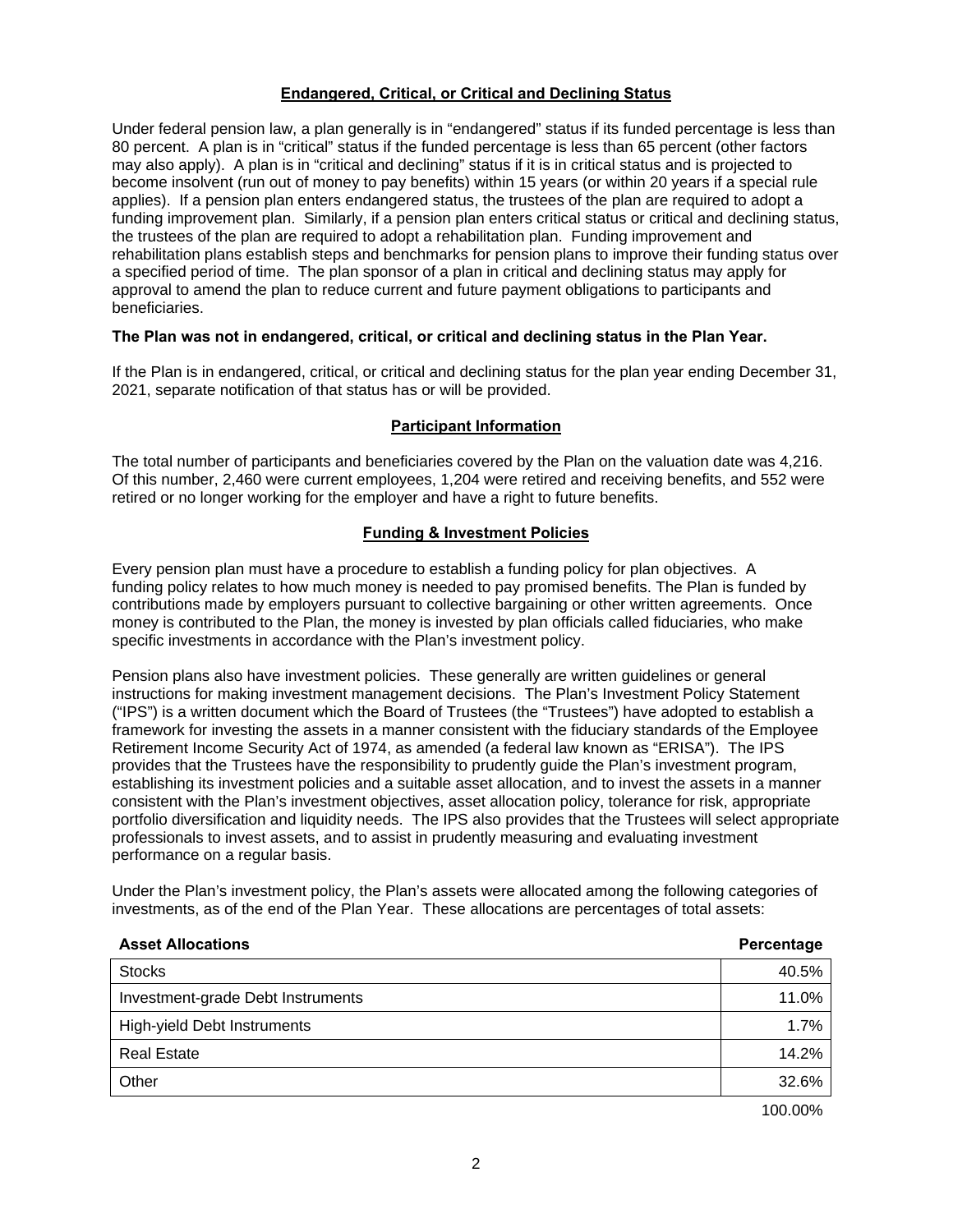# **Right to Request a Copy of the Annual Report**

Pension plans must file annual reports with the US Department of Labor. The report is called the "Form 5500." These reports contain financial and other information. You may obtain an electronic copy of your Plan's annual report by going to www.efast.dol.gov and using the search tool. Annual reports also are available from the US Department of Labor, Employee Benefits Security Administration's Public Disclosure Room at 200 Constitution Avenue, NW, Room N-1513, Washington, DC 20210, or by calling 202.693.8673. Or you may obtain a copy of the Plan's annual report by making a written request to the plan administrator. (Please note that the annual report for the 2020 Plan Year will not be available until October of 2021.) Annual reports do not contain personal information, such as the amount of your accrued benefit. You may contact your plan administrator if you want information about your accrued benefits. Your plan administrator is identified below under "Where To Get More Information."

#### **Summary of Rules Governing Insolvent Plans**

Federal law has a number of special rules that apply to financially troubled multiemployer plans that become insolvent, either as ongoing plans or plans terminated by mass withdrawal.

The plan administrator is required by law to include a summary of these rules in the annual funding notice. A plan is insolvent for a plan year if its available financial resources are not sufficient to pay benefits when due for that plan year. An insolvent plan must reduce benefit payments to the highest level that can be paid from the plan's available resources. If such resources are not enough to pay benefits at the level specified by law (see Benefit Payments Guaranteed by the PBGC, below), the plan must apply to the PBGC for financial assistance. The PBGC will loan the plan the amount necessary to pay benefits at the guaranteed level. Reduced benefits may be restored if the plan's financial condition improves.

A plan that becomes insolvent must provide prompt notice of its status to participants and beneficiaries, contributing employers, labor unions representing participants, and PBGC. In addition, participants and beneficiaries also must receive information regarding whether, and how, their benefits will be reduced or affected, including loss of a lump sum option.

#### **Benefit Payments Guaranteed by the PBGC**

The maximum benefit that the PBGC guarantees is set by law. Only benefits that you have earned a right to receive and that cannot be forfeited (called vested benefits) are guaranteed. There are separate insurance programs with different benefit guarantees and other provisions for single-employer plans and multiemployer plans. Your Plan is covered by PBGC's multiemployer program. Specifically, the PBGC guarantees a monthly benefit payment equal to 100 percent of the first \$11 of the Plan's monthly benefit accrual rate, plus 75 percent of the next \$33 of the accrual rate, times each year of credited service. The PBGC's maximum guarantee, therefore, is \$35.75 per month times a participant's years of credited service.

*Example 1*: If a participant with 10 years of credited service has an accrued monthly benefit of \$600, the accrual rate for purposes of determining the PBGC guarantee would be determined by dividing the monthly benefit by the participant's years of service (\$600/10), which equals \$60. The guaranteed amount for a \$60 monthly accrual rate is equal to the sum of \$11 plus \$24.75 (.75 x \$33), or \$35.75. Thus, the participant's guaranteed monthly benefit is \$357.50 (\$35.75 x 10). *Example 2*: If the participant in Example 1 has an accrued monthly benefit of \$200, the accrual rate for purposes of determining the guarantee would be \$20 (or \$200/10). The guaranteed amount for a \$20

monthly accrual rate is equal to the sum of \$11 plus \$6.75 (.75 x \$9), or \$17.75. Thus, the participant's guaranteed monthly benefit would be \$177.50 (\$17.75 x 10).

The PBGC guarantees pension benefits payable at normal retirement age and some early retirement benefits. In addition, the PBGC guarantees qualified preretirement survivor benefits (which are preretirement death benefits payable to the surviving spouse of a participant who dies before starting to receive benefit payments). In calculating a person's monthly payment, the PBGC will disregard any benefit increases that were made under a plan within 60 months before the earlier of the plan's termination or insolvency (or benefits that were in effect for less than 60 months at the time of termination